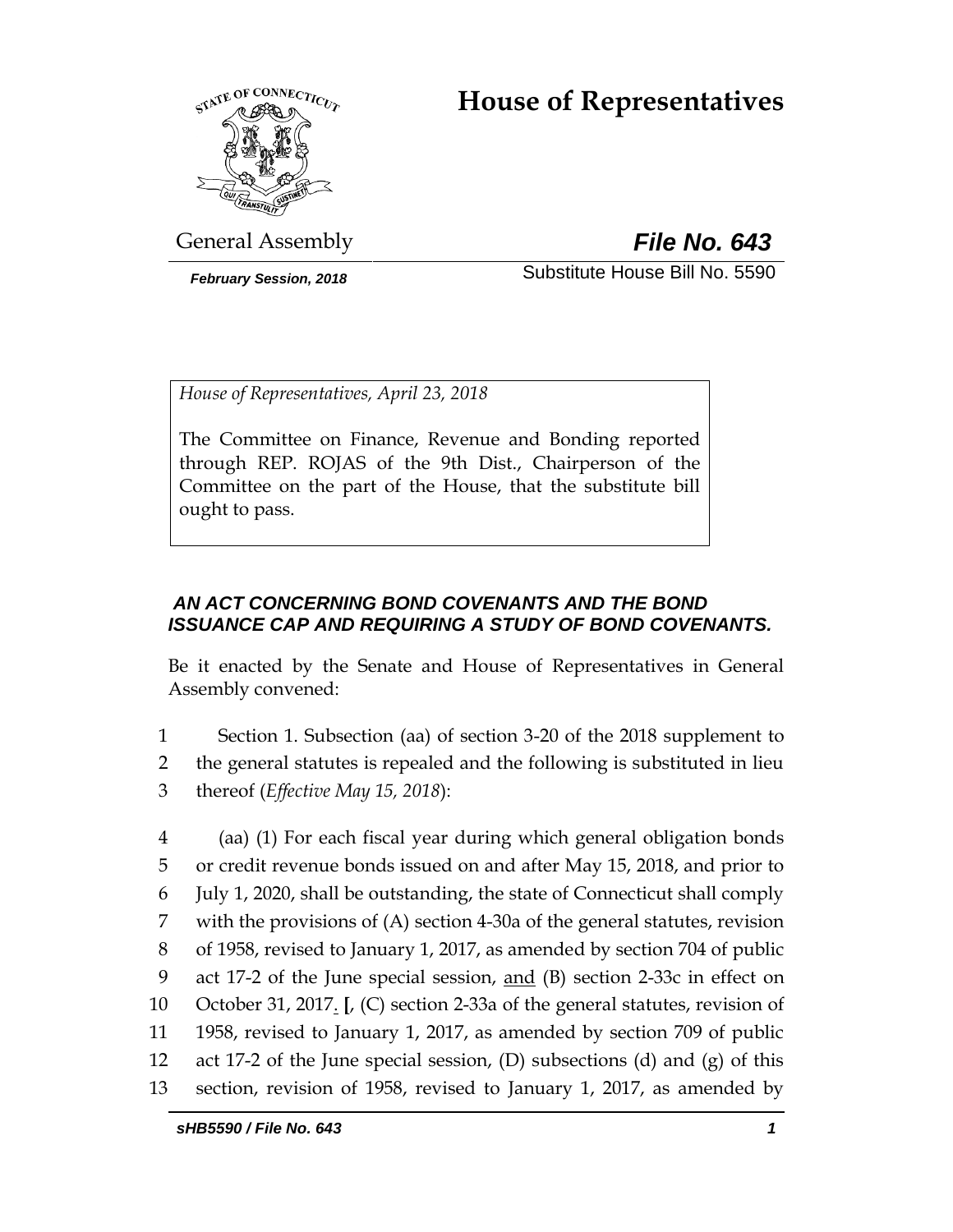sections 710 and 711 of public act 17-2 of the June special session, and (E) section 3-21 of the general statutes, revision of 1958, revised to January 1, 2017, as amended by section 712 of public act 17-2 of the June special session.**]** The state of Connecticut does hereby pledge to and agree with the holders of any bonds, notes and other obligations issued pursuant to subdivision (2) of this subsection that no public or special act of the General Assembly taking effect on or after May 15, 2018, and prior to July 1, 2028, shall alter the obligation to comply with the provisions of the sections **[**and subsections**]** set forth in subparagraphs (A) **[**to (E), inclusive,**]** and (B) of this subdivision, until such bonds, notes or other obligations, together with the interest thereon, are fully met and discharged, provided nothing in this subsection shall preclude such alteration (i) if and when adequate provision shall be made by law for the protection of the holders of such bonds, or (ii) (I) if and when the Governor declares an emergency or the existence of extraordinary circumstances, in which the provisions of section 4-85 are invoked, (II) at least three-fifths of the members of each chamber of the General Assembly vote to alter such required compliance during the fiscal year for which the emergency or existence of extraordinary circumstances are determined, and (III) any such alteration is for the fiscal year in progress only.

 (2) The Treasurer shall include this pledge and undertaking in general obligation bonds and credit revenue bonds issued on or after May 15, 2018, and prior to July 1, 2020, provided such pledge and undertaking (A) shall be applicable for a period of ten years from the date of first issuance of such bonds, and (B) shall not apply to refunding bonds issued for bonds issued under this subdivision.

 Sec. 2. Section 3-20 of the 2018 supplement to the general statutes is amended by adding subsection (bb) as follows (*Effective July 1, 2019*):

 (NEW) (bb) (1) For each fiscal year during which general obligation bonds or credit revenue bonds issued on and after July 1, 2019, and prior to July 1, 2021, shall be outstanding, the state of Connecticut shall comply with the provisions of (A) section 2-33a of the general statutes,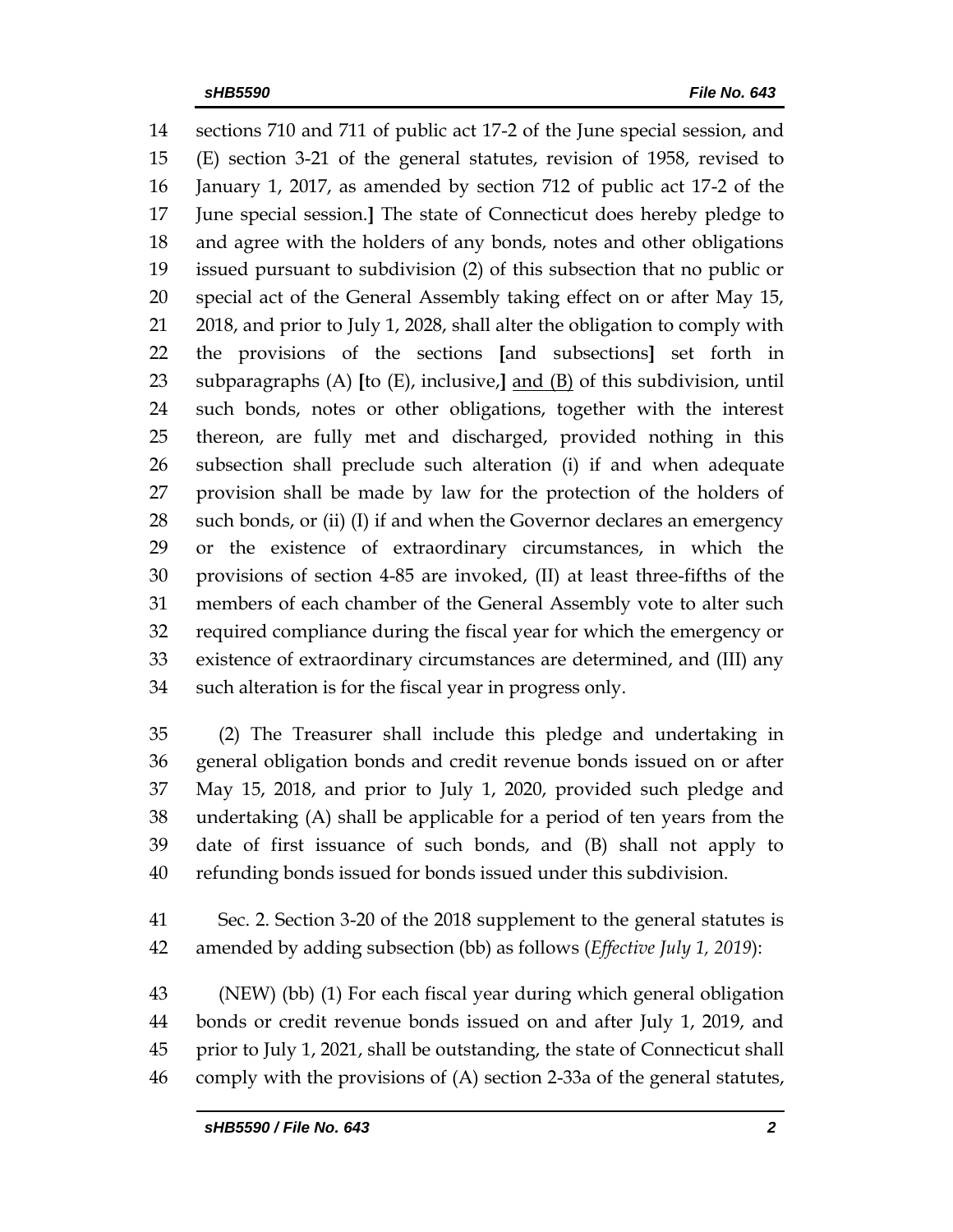revision of 1958, revised to January 1, 2017, as amended by section 709 of public act 17-2 of the June special session, (B) subsections (d) and (g) of this section, revision of 1958, revised to January 1, 2017, as amended by sections 710 and 711 of public act 17-2 of the June special session, and (C) section 3-21 of the general statutes, revision of 1958, revised to January 1, 2017, as amended by section 712 of public act 17-2 of the June special session and section 3 of this act. The state of Connecticut does hereby pledge to and agree with the holders of any bonds, notes and other obligations issued pursuant to subdivision (2) of this subsection that no public or special act of the General Assembly taking effect on or after July 1, 2019, and prior to July 1, 2029, shall alter the obligation to comply with the provisions of the sections and subsections set forth in subparagraphs (A) to (C), inclusive, of this subdivision, until such bonds, notes or other obligations, together with the interest thereon, are fully met and discharged, provided nothing in this subsection shall preclude such alteration (i) if and when adequate provision shall be made by law for the protection of the holders of such bonds, or (ii) (I) if and when the Governor declares an emergency or the existence of extraordinary circumstances, in which the provisions of section 4-85 are invoked, (II) at least three-fifths of the members of each chamber of the General Assembly vote to alter such required compliance during the fiscal year for which the emergency or existence of extraordinary circumstances are determined, and (III) any such alteration is for the fiscal year in progress only.

 (2) The Treasurer shall include this pledge and undertaking in general obligation bonds and credit revenue bonds issued on or after July 1, 2019, and prior to July 1, 2021, provided such pledge and undertaking (A) shall be applicable for a period of ten years from the date of first issuance of such bonds, and (B) shall not apply to refunding bonds issued for bonds issued under this subdivision.

 Sec. 3. Subsection (f) of section 3-21 of the 2018 supplement to the general statutes is repealed and the following is substituted in lieu thereof (*Effective from passage*):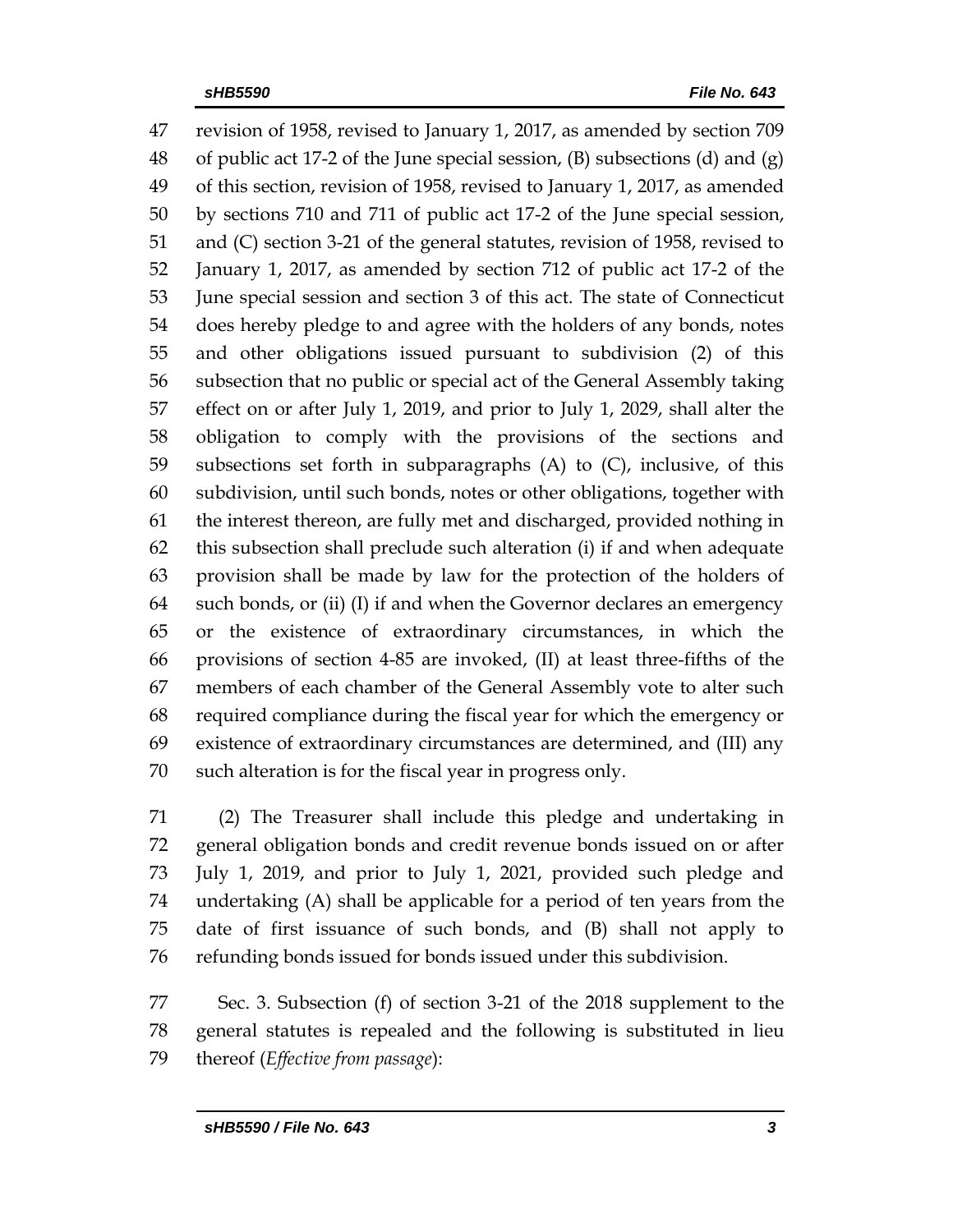(f) (1) (A) On and after July 1, 2018, the Treasurer may not issue general obligation bonds or notes pursuant to section 3-20 or credit revenue bonds pursuant to section 3-20j that exceed in the aggregate one billion nine hundred million dollars in any fiscal year. Commencing July 1, 2019, and each fiscal year thereafter, the aggregate limit shall be adjusted in accordance with any change in the consumer price index for all urban consumers for the preceding calendar year, less food and energy, as published by the United States Department of Labor, Bureau of Labor Statistics.

 (B) Any calculation made pursuant to subparagraph (A) of this subdivision shall not include (i) any general obligation bonds issued as part of CSCU 2020, as defined in subdivision (3) of section 10a-91c, or 92 UConn 2000, as defined in subdivision (25) of section  $10a-109c$  (ii) any bonds, notes or other evidences of indebtedness for borrowed money which are issued for the purpose of refunding other bonds, notes or other evidences of indebtedness, or (iii) obligations in anticipation of revenues to be received by the state during the twelve calendar months next following their issuance.

 (2) (A) Not later than January 1, 2018, and January first annually thereafter, the Treasurer shall provide the Governor with a list of allocated but unissued bonds. The Governor shall post such list on the Internet web site of the office of the Governor.

 (B) Notwithstanding section 4-85, the Governor shall not approve allotment requisitions pursuant to said section that would result in the issuance of general obligation bonds or notes pursuant to section 3-20 or credit revenue bonds pursuant to section 3-20j that exceed in the aggregate one billion nine hundred million dollars in any fiscal year. Commencing July 1, 2019, and each fiscal year thereafter, the aggregate limit shall be adjusted in accordance with any change in the consumer price index for all urban consumers for the preceding calendar year, less food and energy, as published by the United States Department of Labor, Bureau of Labor Statistics. Not later than April 1, 2018, and April first annually thereafter, the Governor shall provide the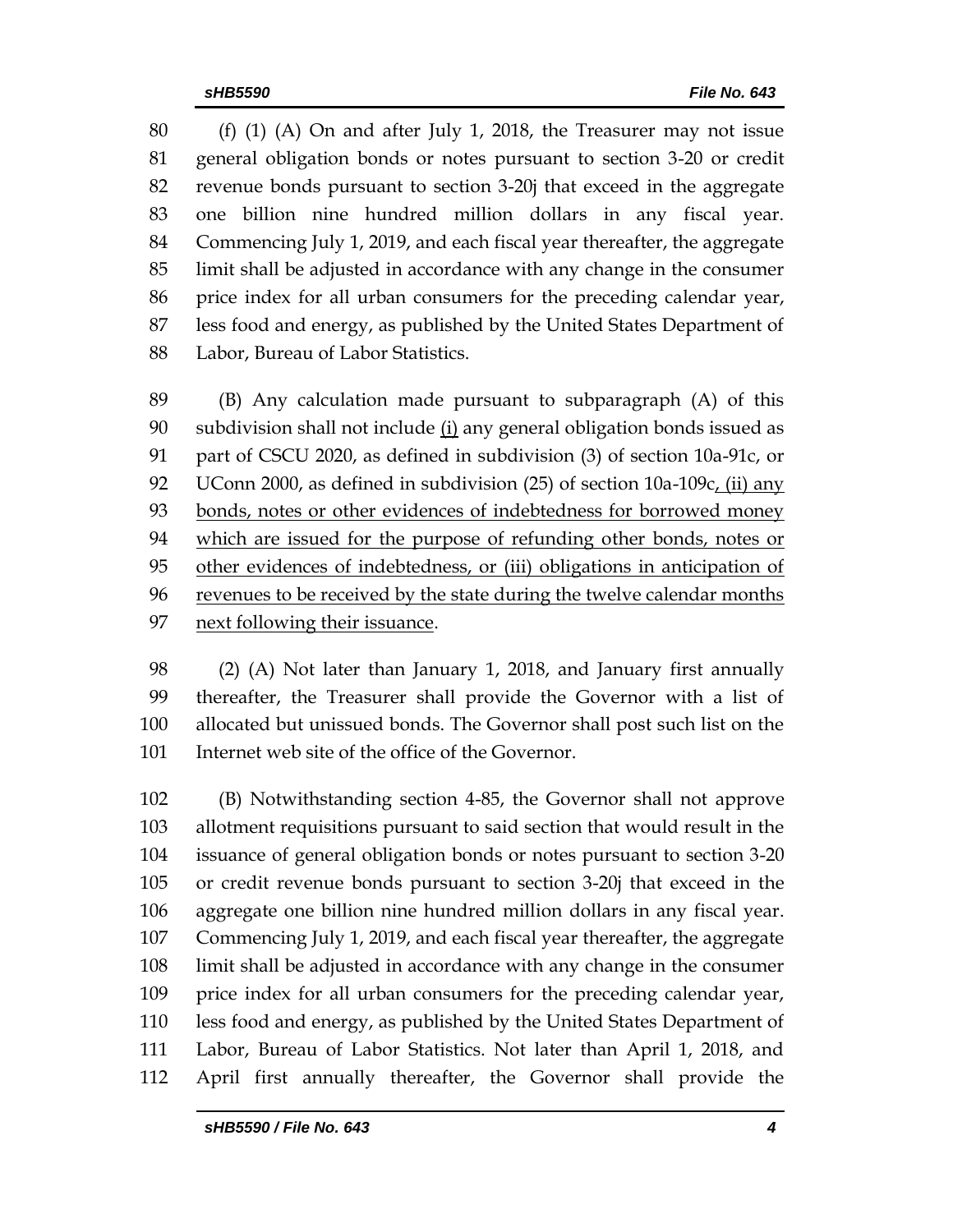Treasurer with a list of general obligation bond and credit revenue bond expenditures that can be made July first commencing the next fiscal year totaling not more than one billion nine hundred million dollars. Commencing July 1, 2019, and each fiscal year thereafter, the aggregate limit shall be adjusted in accordance with any change in the consumer price index for all urban consumers for the preceding calendar year, less food and energy, as published by the United States Department of Labor, Bureau of Labor Statistics. The Governor shall post such list on the Internet web site of the office of the Governor.

 (C) Any calculation made pursuant to subparagraph (B) of this subdivision shall not include (i) any general obligation bonds issued as part of CSCU 2020, as defined in subdivision (3) of section 10a-91c, or 125 UConn 2000, as defined in subdivision (25) of section 10a-109c<sub>L</sub> (ii) any bonds, notes or other evidences of indebtedness for borrowed money which are issued for the purpose of refunding other bonds, notes or other evidences of indebtedness, or (iii) obligations in anticipation of revenues to be received by the state during the twelve calendar months next following their issuance.

 Sec. 4. (*Effective from passage*) The Secretary of the Office of Policy and Management, the Attorney General, the Comptroller and the Treasurer, or their designees, shall study the use of bond covenants, including the bond covenant set forth in section 2 of this act, as a mechanism to dictate state spending and bonding. Such study shall include, but not be limited to, the legality of such covenants, the possible long-term financial and economic effects of such covenants, the possible impact of such covenants on the operations of state government, including the state's ability to fund social service programs, public education and workforce development programs, and recommendations for alternative methods the General Assembly may use to implement prudent long-term fiscal decision-making. Not later than January 1, 2019, the secretary, Attorney General, Comptroller and Treasurer shall jointly submit a report, in accordance with the provisions of section 11-4a of the general statutes, of the findings of such study to the joint standing committee of the General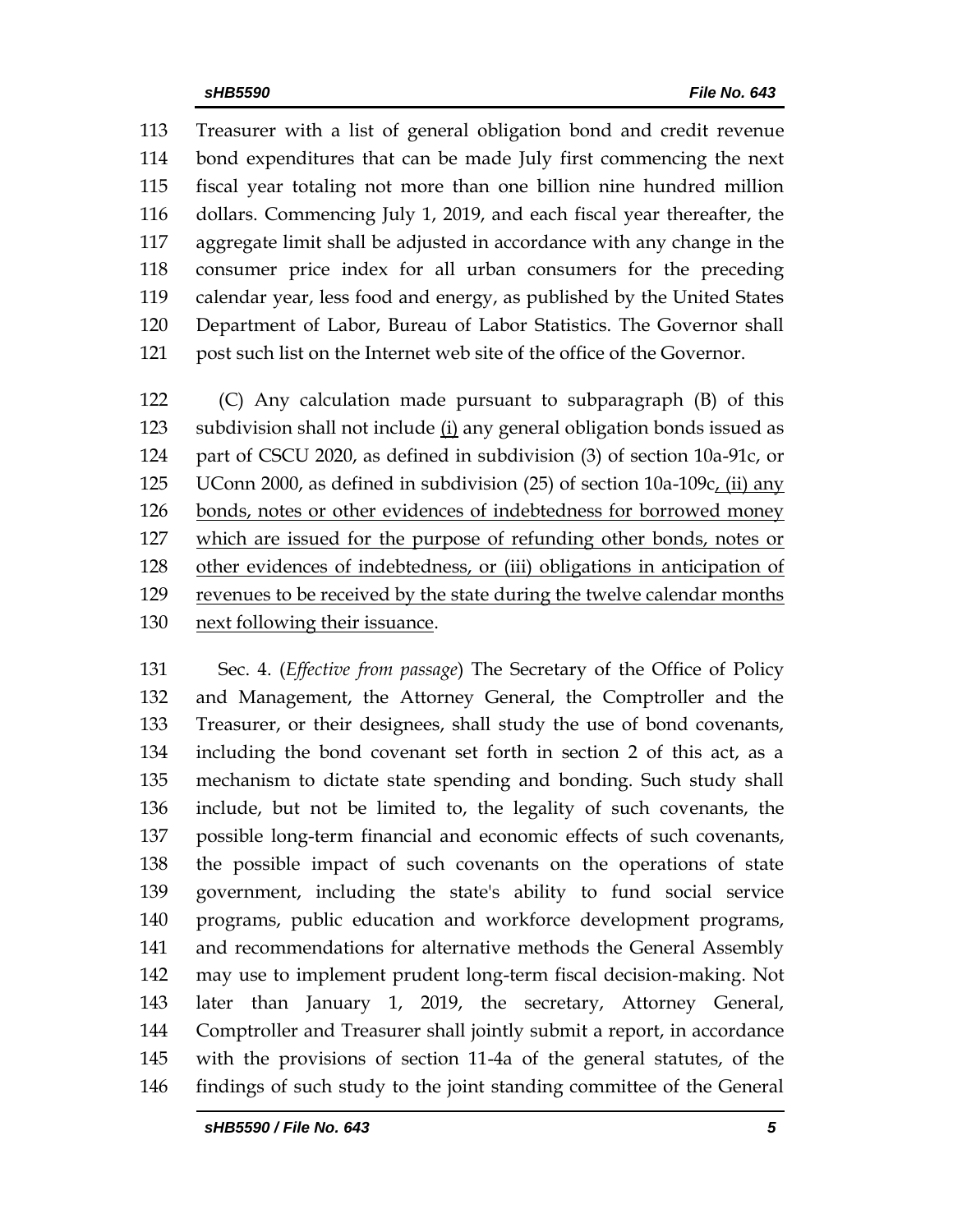- 147 Assembly having cognizance of matters relating to finance, revenue
- 148 and bonding.

This act shall take effect as follows and shall amend the following sections: Section 1 *May 15, 2018* 3-20(aa) Sec. 2 *July 1, 2019* 3-20 Sec. 3 *from passage* 3-21(f) Sec. 4 *from passage* New section

*FIN Joint Favorable Subst.*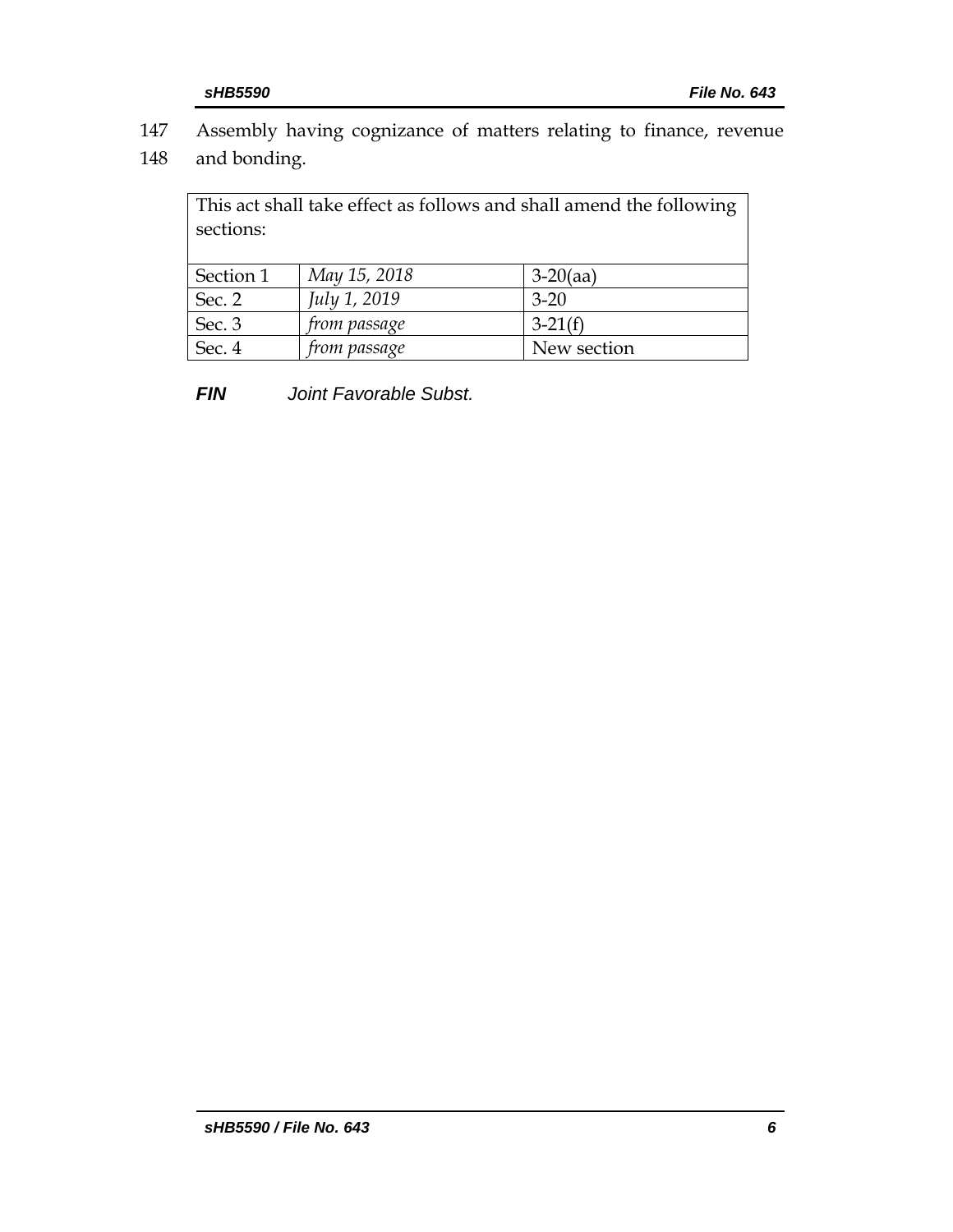The following Fiscal Impact Statement and Bill Analysis are prepared for the benefit of the members of the General Assembly, solely for purposes of information, summarization and explanation and do not represent the intent of the General Assembly or either chamber thereof for any purpose. In general, fiscal impacts are based upon a variety of informational sources, including the analyst's professional knowledge. Whenever applicable, agency data is consulted as part of the analysis, however final products do not necessarily reflect an assessment from any specific department.

#### *OFA Fiscal Note*

#### *State Impact:*

| <b>Agency Affected</b> | <b>Fund-Effect</b>        | FY 19 \$  | FY 20 \$  |
|------------------------|---------------------------|-----------|-----------|
| Treasurer, Debt Serv.  | GF - Potential<br>Savings | See Below | See Below |

Note: GF=General Fund

#### *Municipal Impact:* None

#### *Explanation*

The bill delays the bond covenant which requires the state to follow the cap on appropriations to bonds issued between July 1, 2019 and prior to July 1, 2021 from May 15, 2018, and prior to July 1, 2020. The cap on appropriations limits General Fund and Special Transportation Fund appropriations at a specified percentage of estimated revenues beginning in FY 20 at 99.5% of revenue and increasing gradually to 98% of revenue by FY 26.

The bill excludes from the cap on bond issuances bonds which are issued for: 1) refunding outstanding bonds or other indebtedness or 2) for temporary obligations in anticipation of revenue to be received within the next 12 months. This could result in savings in debt service payments to the extent the state is able to refinance outstanding debt at a lower cost.

The bill requires the Office of Policy and Management, the Attorney General, the Comptroller, and the Treasurer to conduct a study concerning bond covenants. The completion of the study is not anticipated to require additional resources for any of the four agencies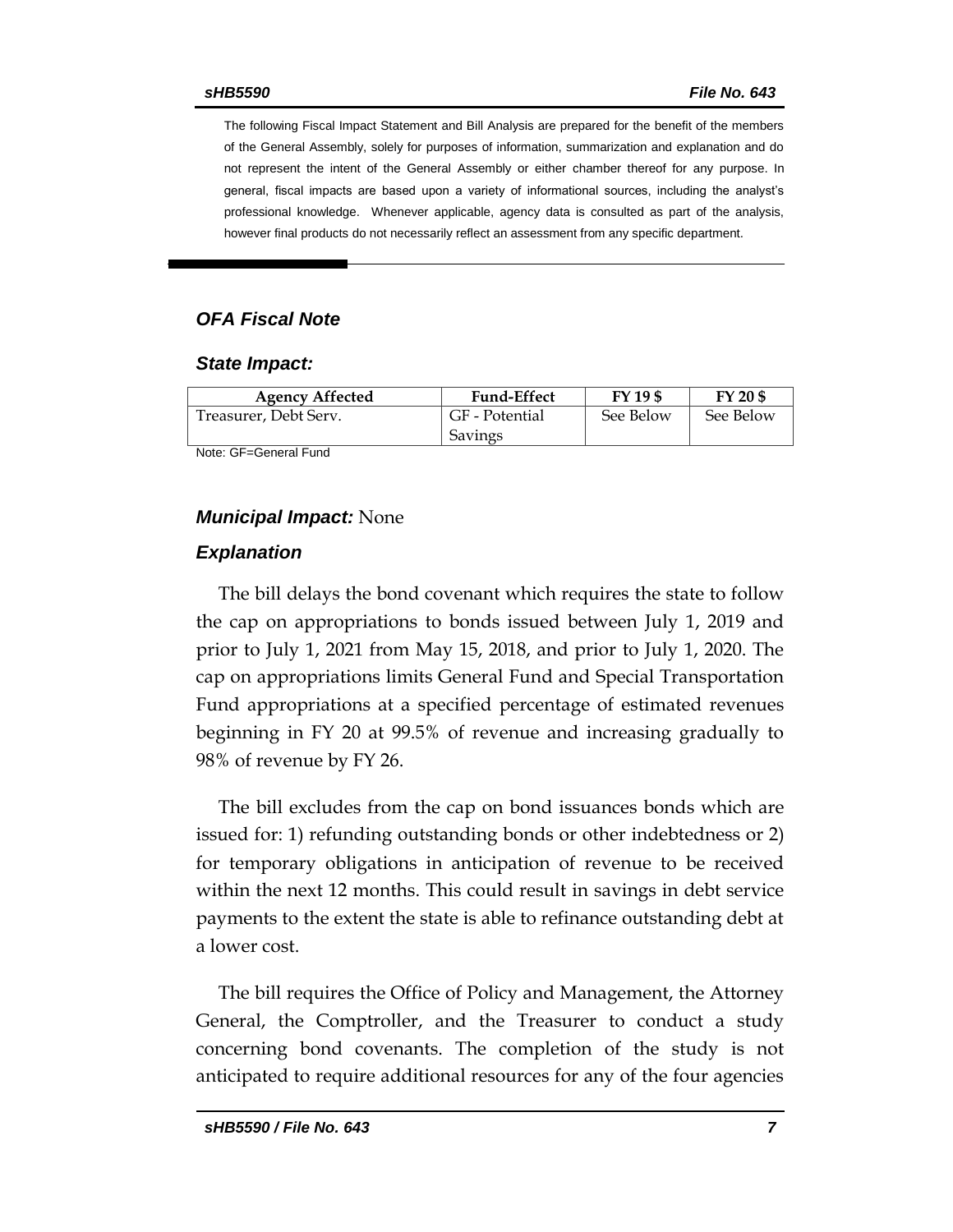required to take part in the study and therefore will have no fiscal impact.

## *The Out Years*

The annualized ongoing fiscal impact identified above would continue into the future subject to inflation.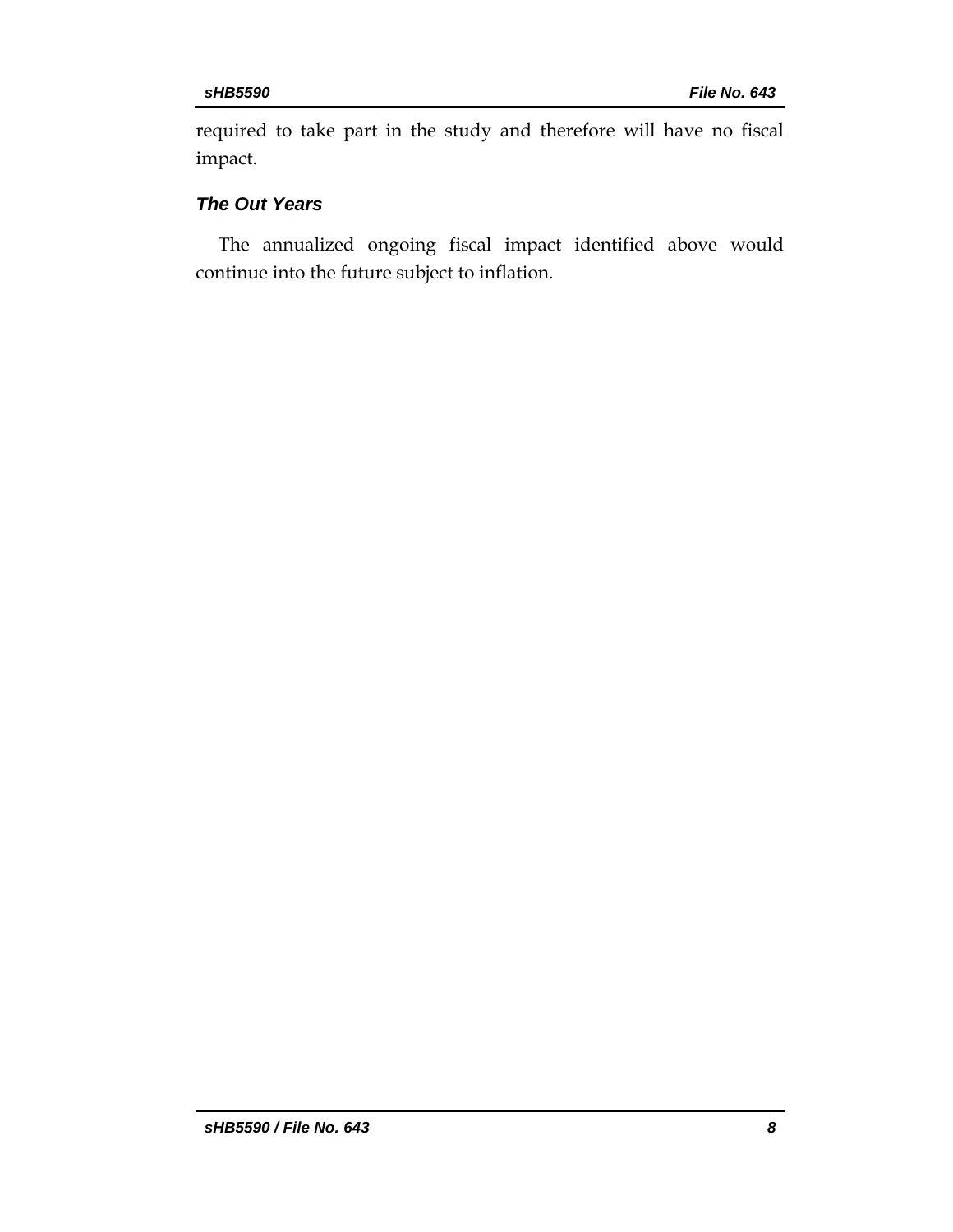## **OLR Bill Analysis sHB 5590**

### *AN ACT CONCERNING BOND COVENANTS AND THE BOND ISSUANCE CAP AND REQUIRING A STUDY OF BOND COVENANTS.*

#### **SUMMARY**

Current law requires certain state bonds issued from May 15, 2018, to June 30, 2020, to include a pledge to bondholders that the state will comply with specified state laws, except under certain conditions. This bill delays the application of the bond pledge (i.e., covenant) to the state spending and bond cap laws and instead applies the pledge for these laws to bonds issued from July 1, 2019, to June 30, 2021. Under the bill, the current bond covenant provision continues to apply, beginning May 15, 2018, to the Budget Reserve Fund (BRF) law and cap on General Fund and Special Transportation Fund (STF) appropriations.

The bill also requires specified state officials to study the use of bond covenants as a fiscal control mechanism and, by January 1, 2019, report their findings to the Finance, Revenue and Bonding Committee.

Lastly, the bill excludes from the caps on bond issuances and expenditures (1) refunding bonds and (2) bonds and other notes issued in anticipation of certain revenue (e.g., bond anticipation notes).

EFFECTIVE DATE: Upon passage, except the provisions delaying and reinstating the application of the bond covenant to certain laws are effective May 15, 2018, and July 1, 2019, respectively.

### **§§ 1-2 & 4 — BOND COVENANT**

Current law expressly requires the state to comply with certain state laws (described below) for each fiscal year during which state general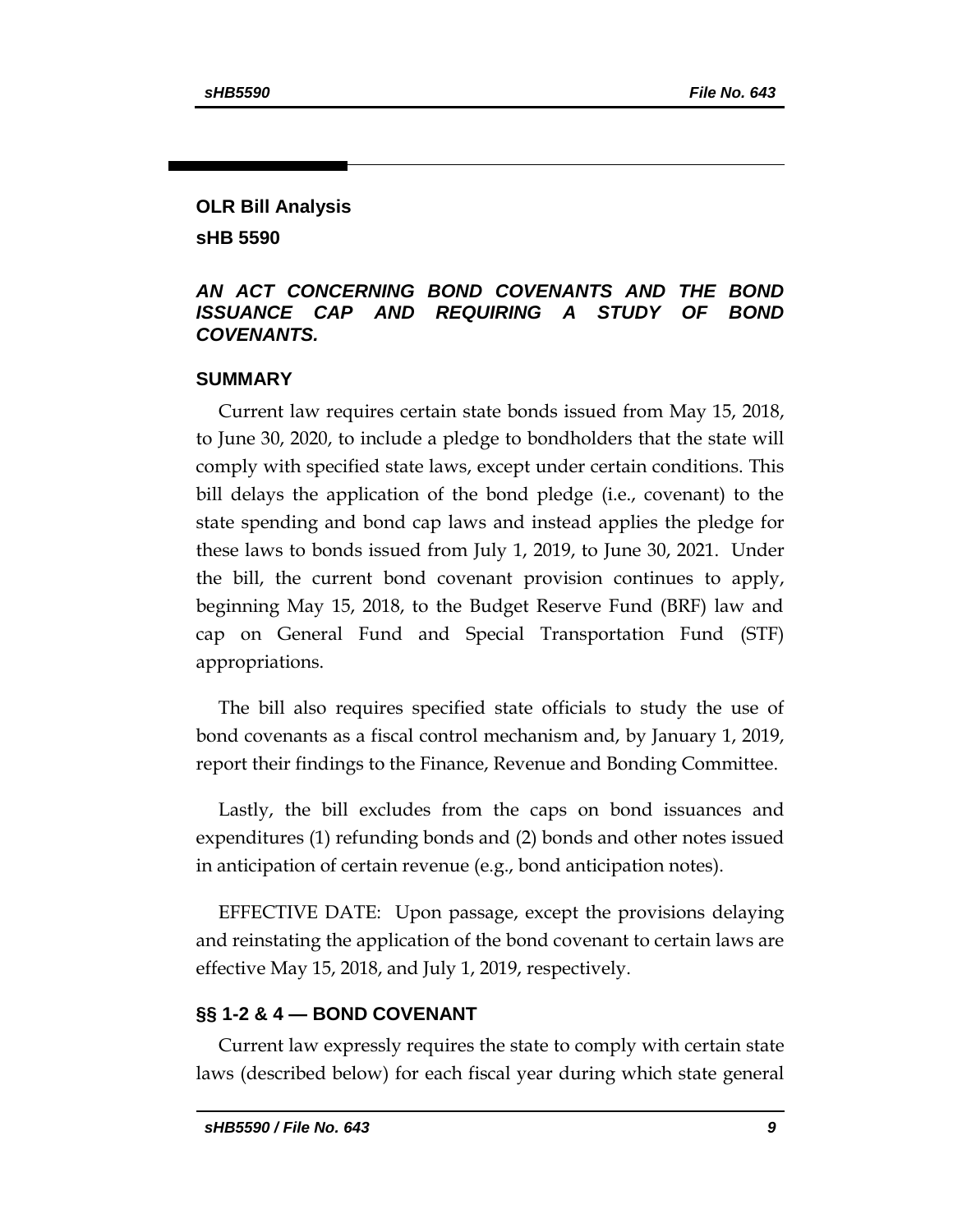obligation (GO) or credit revenue bonds issued from May 15, 2018 to June 30, 2020, are outstanding. It also requires, for GO and credit revenue bonds issued during this timeframe, that the treasurer include a pledge to bondholders that the state will not enact any laws taking effect from May 15, 2018, to June 30, 2028, that change the state's obligation to comply with the specified laws until the bonds are fully paid off, unless certain conditions are met. The pledge must apply for 10 years from the bonds' first issuance date.

Under current law, these requirements apply to the following laws:

- 1. BRF law (CGS § 4-30a);
- 2. cap on General Fund and STF appropriations in effect on October 31, 2017 (CGS § 2-33c);
- 3. state spending cap (CGS § 2-33a); and
- 4. caps on GO and credit revenue bond authorizations, allocations, issuances, and expenditures (CGS §§ 3-20(d) and (g) & 3-21) (see BACKGROUND).

The bill delays the application of these requirements to the state spending and bond cap laws so that they only apply to bonds issued from July 1, 2019 to June 30, 2021. In doing so, it creates two parallel bond covenant provisions that apply to bonds issued during two different, overlapping timeframes, but are tied to different state laws. Under the bill, the current requirements continue to apply to the BRF law and cap on General Fund and STF appropriations for bonds issued from May 15, 2018, to June 30, 2020.

Under current law, the bond pledge prohibits the state from enacting laws taking effect from May 15, 2018, to June 30, 2028, that change the state's obligation to comply with the laws listed above until the bonds are fully paid off, unless one of the following conditions are met:

1. bondholders are protected in another way or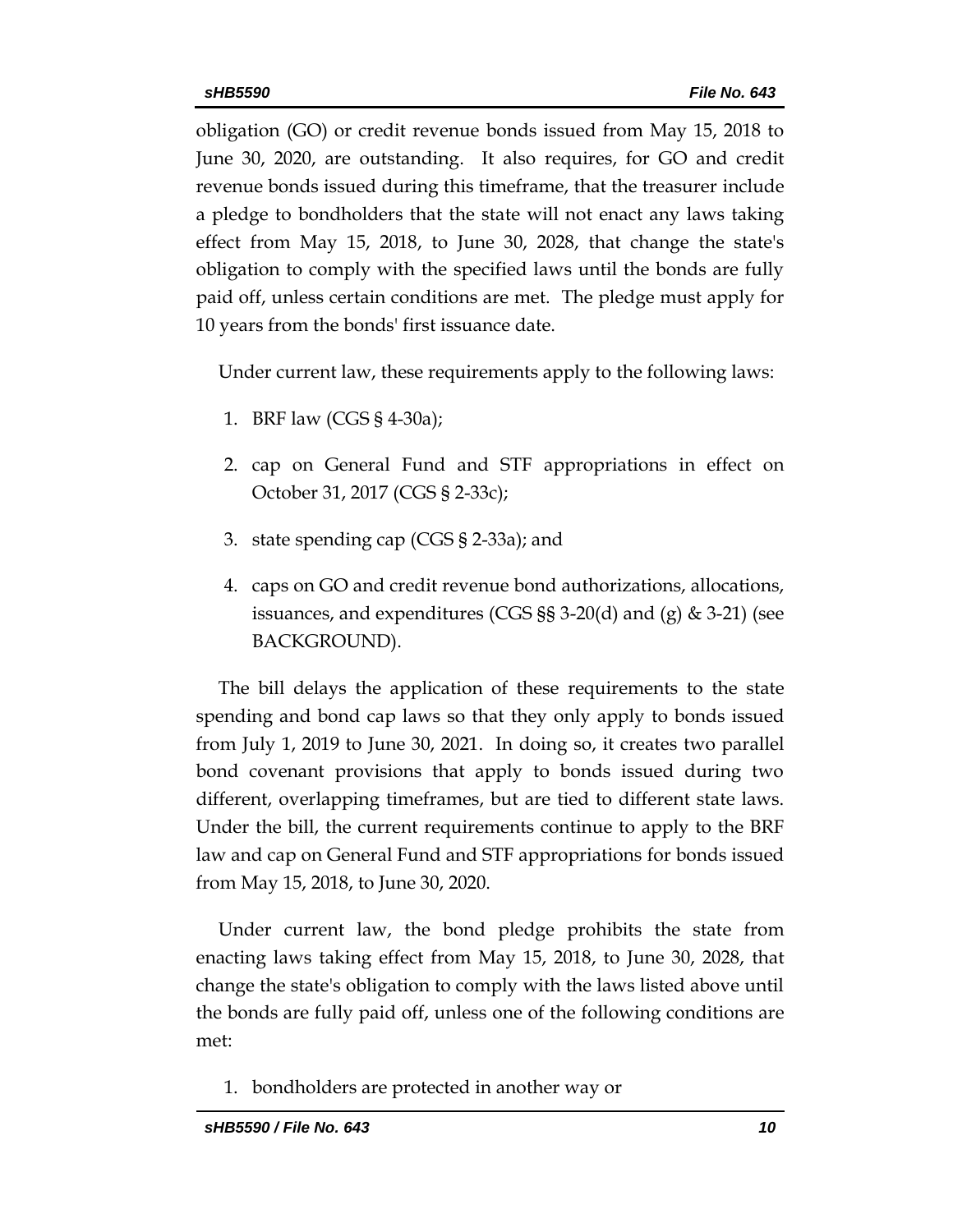2. (a) the governor declares an emergency or the existence of extraordinary circumstances in which he invokes the statute allowing him at his discretion, and requiring him, for certain budget deficits, to reduce appropriated accounts by up to 5% and total fund appropriations by up to 3% (CGS § 4-85); (b) at least three-fifths of the members of each house of the General Assembly approve the change in compliance; and (c) the change is limited to the fiscal year in progress.

The bond pledge the bill creates, which applies to the state spending and bond cap laws, prohibits the state from enacting laws taking effect from July 1, 2019, to June 30, 2029, unless the same conditions described above are met. As with the pledge under current law, the pledge the bill creates must apply for 10 years from the bonds' first issuance date but not to refunding bonds issued to pay the original bonds.

#### **§ 3 — BOND ISSUANCE AND EXPENDITURE CAPS**

Existing law imposes a \$1.9 billion aggregate cap on the amount of GO bonds or notes and credit revenue bonds (1) the treasurer may issue in any fiscal year, beginning with FY 19, and (2) for which the governor may approve allotment requisitions (i.e., expenditures) in any fiscal year, beginning with FY 17.

The bill excludes from these caps (1) any bonds, notes, or other evidences of indebtedness for borrowed money which are issued to refund other debt (i.e., refunding bonds) and (2) obligations issued in anticipation of revenues to be received by the state during the 12 calendar months following a debt issuance (e.g., bond anticipation notes).

By law, GO bonds issued as part of the Connecticut State Colleges and Universities 2020 or UConn 2000 infrastructure programs are also excluded from these caps.

#### **§ 4 — BOND COVENANT STUDY**

The bill requires the Office of Policy and Management secretary,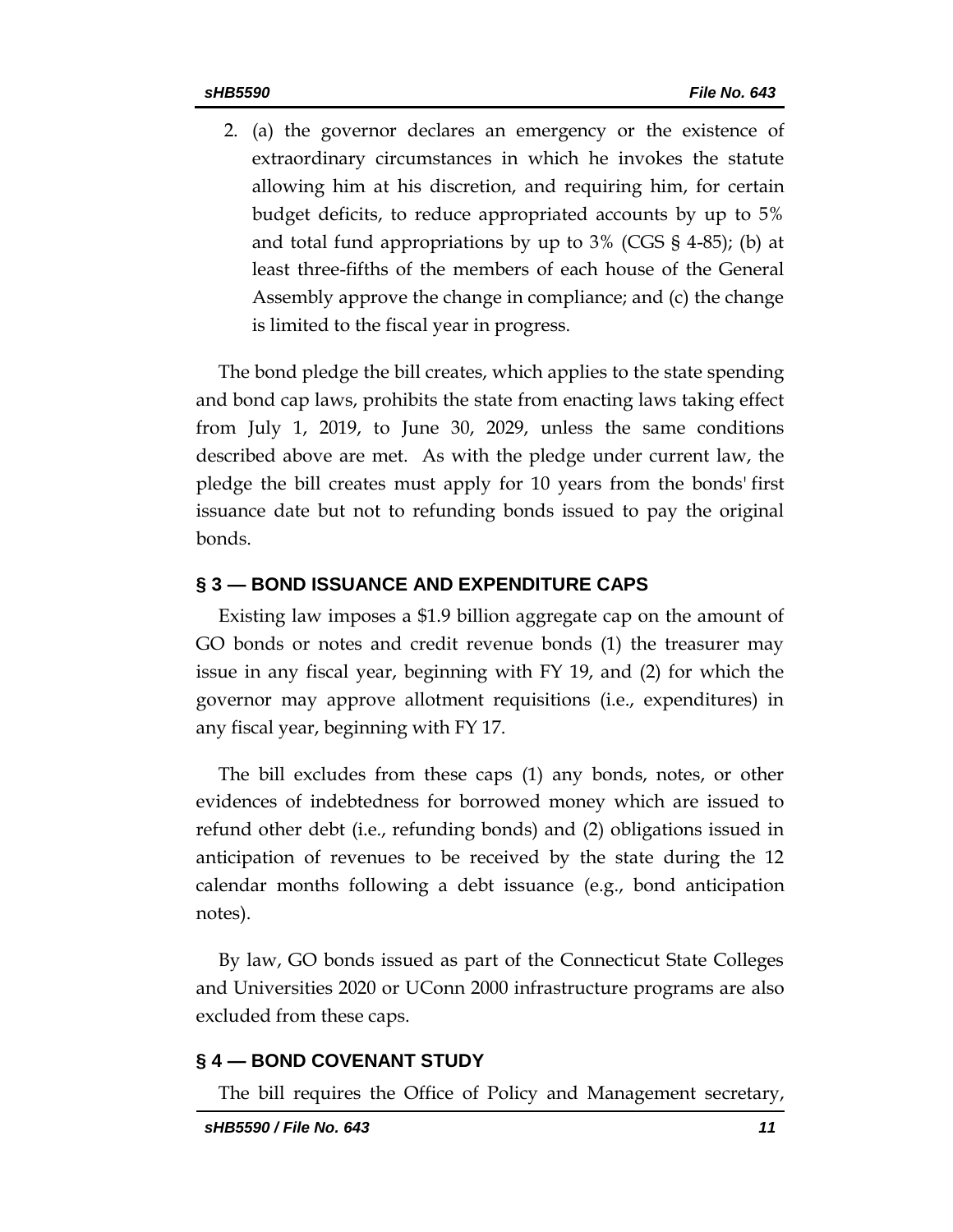attorney general, comptroller, and treasurer (or their designees) to study the use of bond covenants, including Connecticut's, as a mechanism to control state spending and bonding. The study must consider the covenants':

- 1. legality;
- 2. potential long-term financial and economic effects; and
- 3. impact on state government operations, including the state's ability to fund social service programs, public education, and workforce development programs.

By January 1, 2019, the officials must report, to the Finance, Revenue and Bonding Committee, their findings and recommendations for alternative methods the General Assembly may use to implement prudent long-term fiscal decision-making.

## **BACKGROUND**

## *BRF Law*

Existing law directs to the BRF any (1) unappropriated General Fund surplus at the end of each fiscal year and (2) revenue the state receives each fiscal year in excess of \$3.15 billion from personal income tax estimated and final payments (referred to as the "volatility cap").

BRF funds are deemed appropriated in any fiscal year in which the comptroller has certified a deficit for the immediately preceding fiscal year. The legislature may also transfer funds from the BRF to (1) the General Fund when a deficit is projected, under specified conditions, and (2) pay unfunded pension liabilities when the fund's balance equals 5% or more of net General Fund appropriations for the current fiscal year.

The BRF's maximum balance is 15% of net General Fund appropriations for the current fiscal year; once it reaches the 15% ceiling, the treasurer must transfer any remaining surplus funds, as she determines to be in the state's best interests, for reducing either the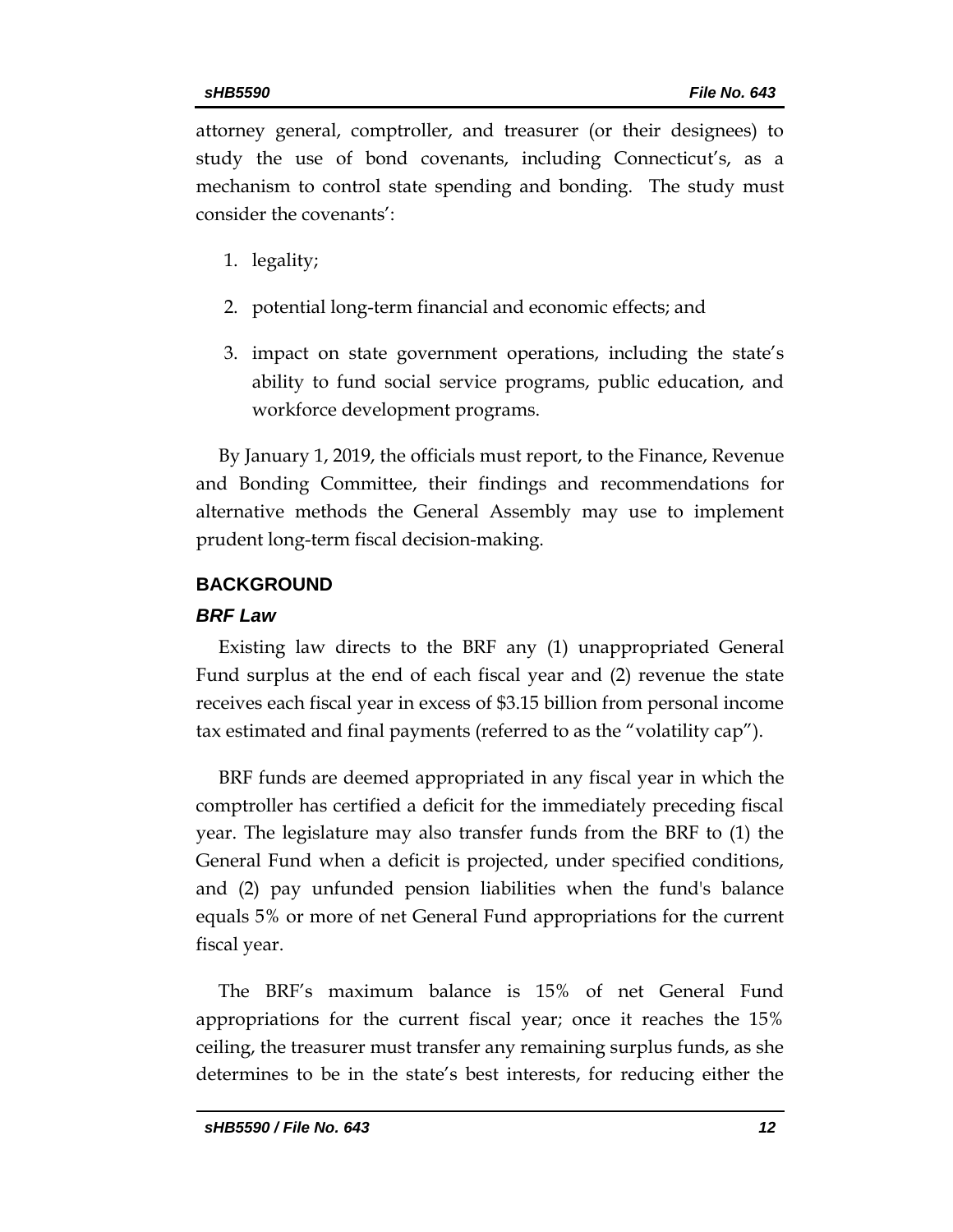State Employee Retirement Fund's or Teachers' Retirement Fund's unfunded liability. Any amounts that remain after this transfer may be used to make additional payments for outstanding state debt (CGS § 4- 30a).

## *Cap on General Fund and STF Appropriations*

Beginning in FY 20, the law prohibits the General Assembly from authorizing for any fiscal year General Fund and STF appropriations that, in the aggregate, exceed a specified percentage of the estimated revenues included in the budget act, unless certain conditions are met. The percentage ranges from 99.5% in FY 20 to 98% in FY 26 and thereafter. The General Assembly may exceed the specified percentage if either of the following conditions is met:

- 1. the governor declares an emergency or the existence of extraordinary circumstances, specifying the nature of the emergency or circumstances; at least three-fifths of the members of each chamber of the General Assembly vote to exceed the percentage; and the appropriation is limited to the fiscal year in progress; or
- 2. the General Assembly approves the appropriation, by majority vote, for an adjusted appropriation and revenue plan (CGS § 2- 33c).

## *State Spending Cap*

The state's statutory and constitutional spending cap bars the legislature from authorizing an increase in general budget expenditures for any fiscal year that exceeds the greater of the percentage increase in personal income or inflation unless (1) the governor declares an emergency or extraordinary circumstances and (2) at least three-fifths of each house of the legislature approves the extra expenditure for those purposes (CGS § 2-33a & Conn. Const., art. III, § 18(b)).

## *Bond Caps*

The law imposes caps on GO and credit revenue bond